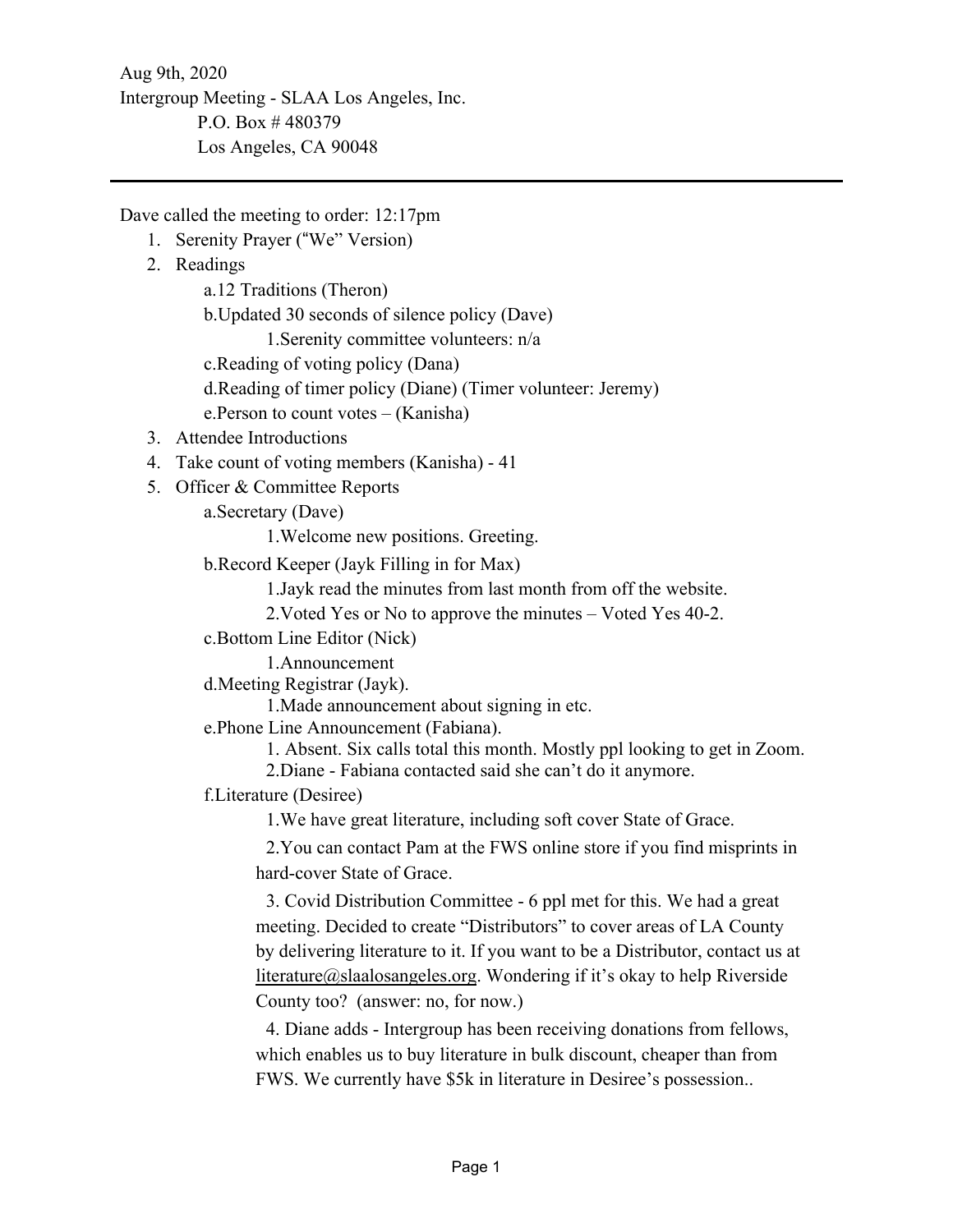Announce in your meeting that we will be starting to distribute in L.A. County.

5. Creating this pipeline. For now **buy literature from FWS – watch website for updates** 

g.Treasurer (Julie) -

1. Approx \$13,518.92 total in Treasury (I missed exact amount). We paid PayPal \$12.36 for fee to take money out.

h. Mail Clerk (Diane)

1. Received a deposit. Got some mail for the H&I. Nothing else other than junk mail.

i.Journal Rep (Glen F)-

1. Question of the Day - Reconcilation. - How do you deal with reconciliation? For Nov-Dec issue. Also we have some journals for sale, and we will get it to the literature committee.

j.Webmaster for SLAA website – (Diane)

1. Visitors 8362 visits, 4500 unique visits. 8% increase. Great info for newcomers available on the website. About page has all the main documents!

k.(K1) (Beau) - Workshops and Retreats –

Coming up! Saturday, September 19th

November Serra thing is not happening thanks.

l. (K2) Glenn - H&I - There is some stuff going on. Gonna set up a separate Zoom for H&I meetings, and will ask webmaster to put on web. New time posted by next month. He bought the Step Working guide and the state of grace. m.ABM Delegate Announcements

1.Jayk read his report from the agenda, summarizing participating and attending committees. Carol read a report as well. To summarize - The agenda was pushed to next year's ABM. Mostly we just voted on appointing members to the BOT. Everyone who was up for election got elected. There was a speaker, and an orientation. Jayk and Carol both talked about Conference Committees they joined or had worked on.

2. People were asking where they could get the new 12X12 and the Service Forum link on the webpage, you can join there and can give fellowship wide feedback on the literature. Jayk advertised the hardcover State of Grace book. n.Speaker List - Kevin - Absent.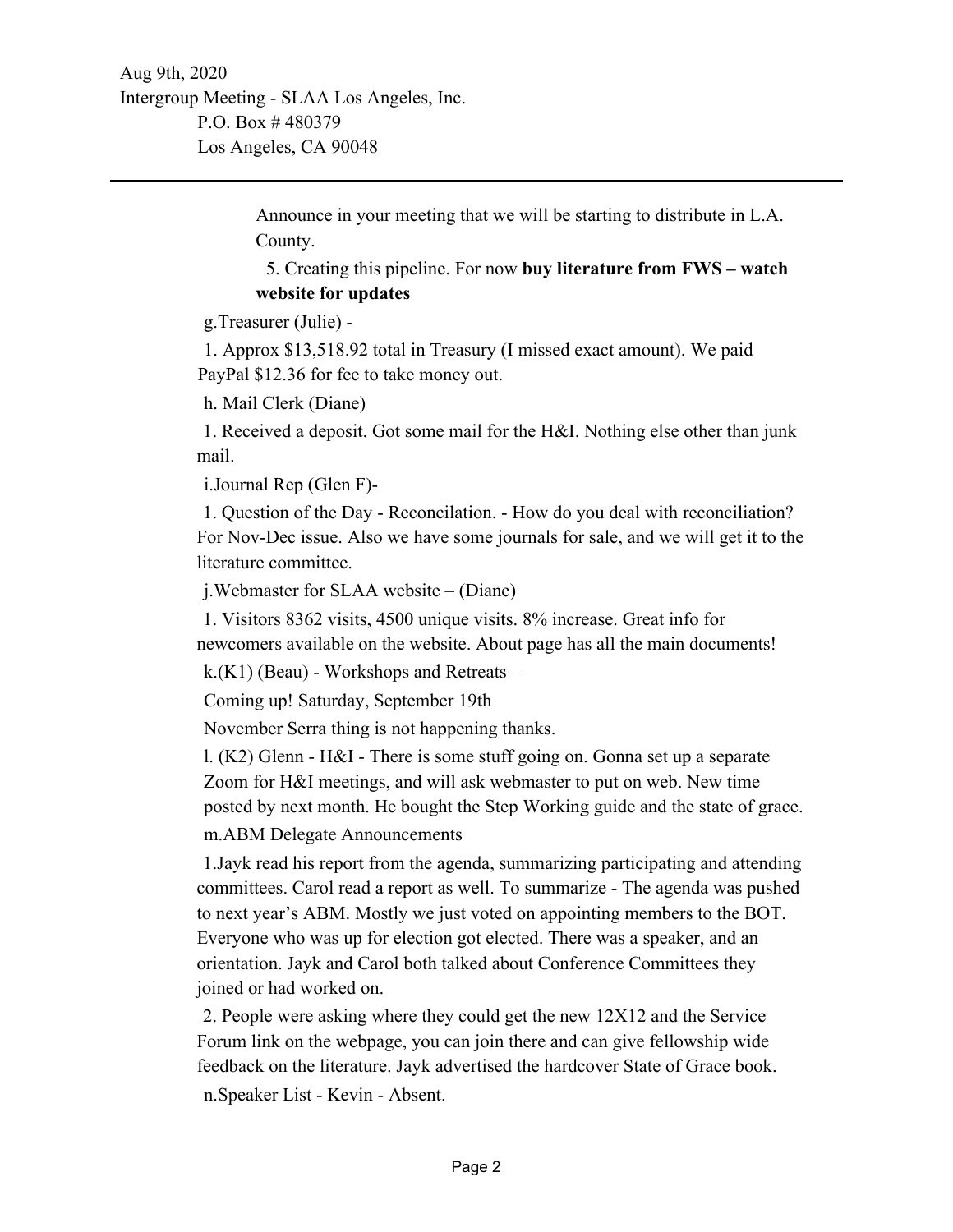o.Nick - Copier - No announcement.

p.Lisa C - Conference Literature Committee Conduit - One of the projects this committee made was the Steps Questions Workbook, and that is now available on the FWS website. Yay!

q. Sponsorship Committee Conduit (Chris) - Nothing to report.

r. Steps Traditions and Concepts Conduit (Jayk) - Made an announcement plugging this committee and saying how fun it is and inviting people to join.

s. Translation Committee Commit - (Dana) - She went to the ABM Translation Committee meeting.

t. Diversity Committee Conduit - (Manuel) - Absent. Is going to have to step down and get replaced.

u. LA Intergroup Board of Trustees – no announcement

- v. F.W.S. Board of Trustees Announcement BOT Member (Cristina) Asking for anyone with experience in publishing, distributing etc to reach out to her. Because the Board Publishing and Distribution Committee will be forming subcommittees to take on the task of improving our methods of publishing/editing/distribution. To sit on a Board Committee you need 6 months of sobriety and you need to submit an application/be approved by the FWS BOT but to be on (my) subcommittees you don't need those requirements if you are really interested.
- w. Audio Library Committee Conduit (Nel) They are posting a link in the chat so that people can contribute etc.
- x. Security (Derek) No security problems currently. Also looking at how to do hybrid meetings.
- y. (Rachel) Virtual Meeting Registrar Nothing to report.
- z. (Ezra and Derek) Security Please keep the password and waiting room to protect your meeting. Derek suggests we send out an email about the master list being on the Intergroup website.
- 1. Old Business
	- 1. Motion from Ellie Motion to create a committee to help go back to in person meetings.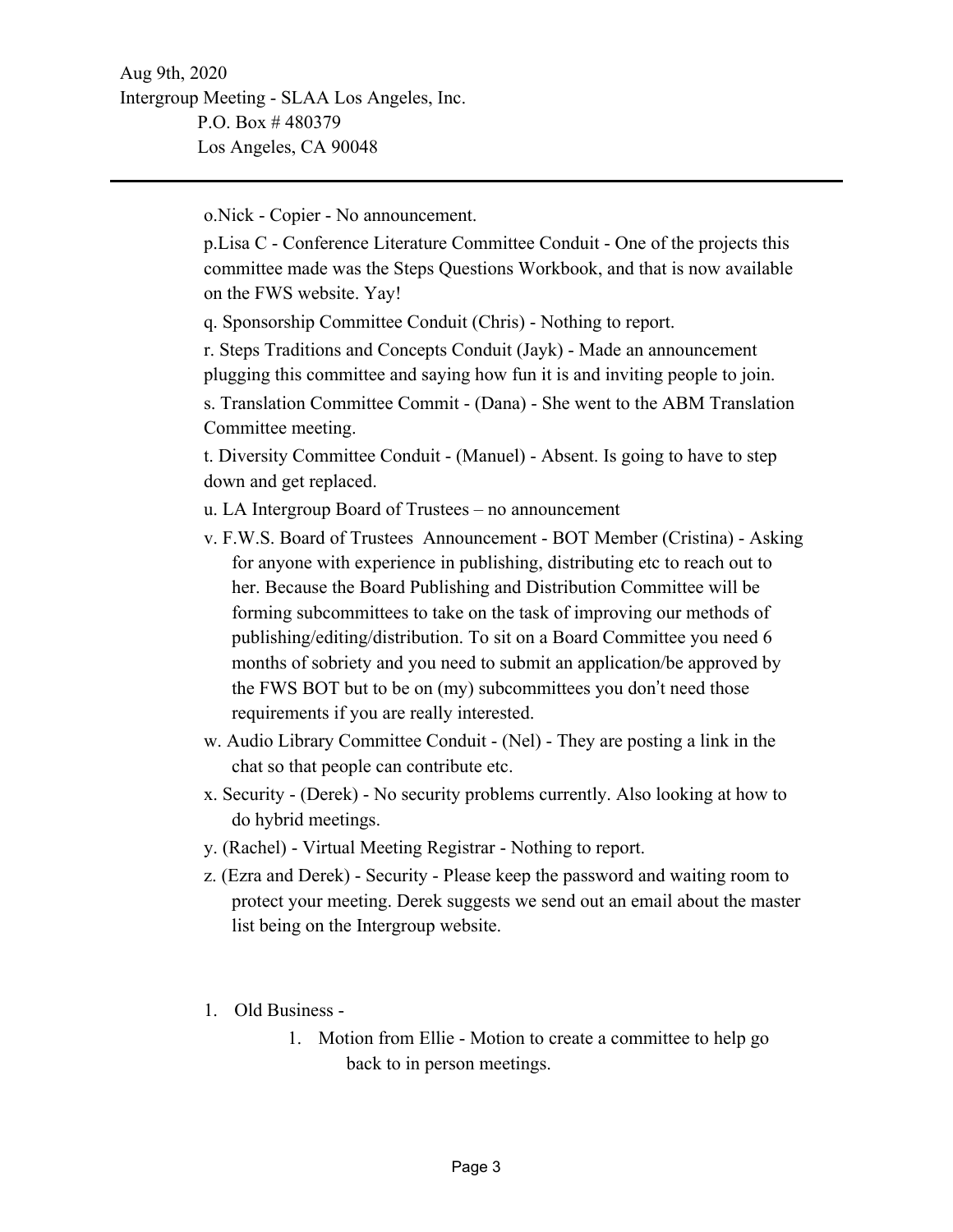- 1. People asking questions. Diane thinks it's good. Kevin wonders when meetings are re-opening and can we let everyone know when certain meetings are opening.
- 2. Some people are uncomfortable about the difference between the committee 'helping' people go back to in person, vs Intergroup just discussing the idea.
- 3. There's a lot of discussion around this and Ellie is a bit unsure of how to word her motion and people are getting confused.
- 4. Motion restated: **"The motion is to create a committee to gather information about returning to physical meetings. The committee will service as a resource for meetings that have questions."**
- 5. Move into PROS and CONS PROS Diane likes this. It will be ever evolving. CONS - Brian is concerned. Doesn't know if planning is safe. CON - Glenn doesn't want us to sound like we are an authority on anything, and thinks this is against our primary purpose. CON - Derek things the meetings are autonomous so we shouldn't. PRO - Kevin - beneficial to the community. PRO - Nick - nothing wrong with gathering information. **- We vote 23-19 Motion passes barely!**
- 6. We'll ask Ellie Will you be point of contact for this committee and report next month on what has happened?

 2. Motion to extend the meeting - 31 to 11 - motion to extend to 2:00pm 3. (Dana) Motion for LA Intergroup to approve translation of State of Grace into Spanish. - We need to have the Intergroup to ask us to do this so we can officially do this. - Diane asks if us approving commits us to financing? - Dana says no.

 1. Questions - Carol - Why is Intergroup doing this? Dana explains that FWS requires an Intergroup to sign off, can't just be an individual. / Lot of people confused. / Glenn S asks - There were some legal issues with some past texts, so just want to make sure nothing concerning? - Dana responds, nothing wrong, yes, all good, Translation International Committee.